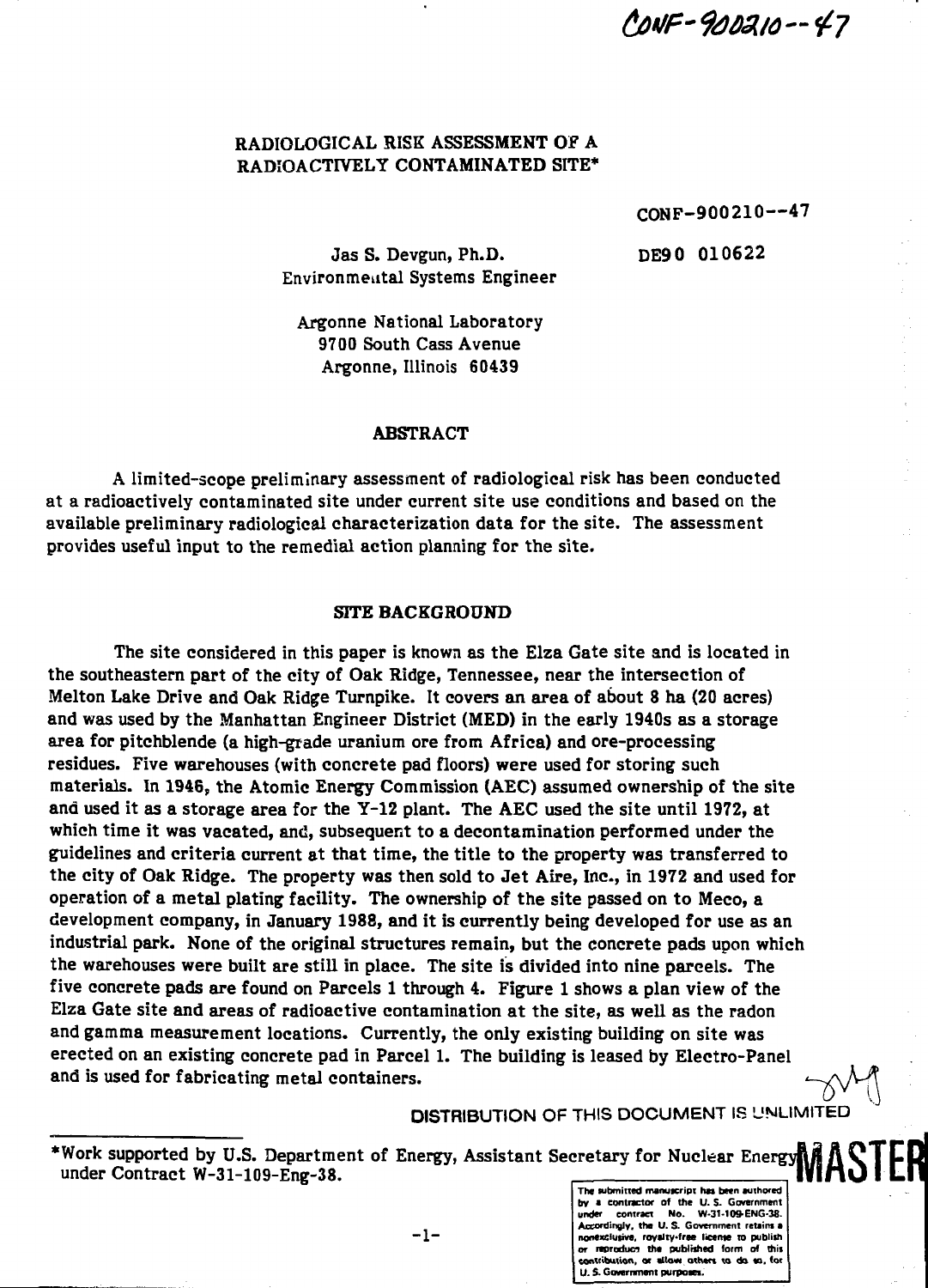

**FIGURE 1 Plan View of the Elza Gate Site Showing Areas of Radioactive Contamination and Radon and Gamma Measurement Locations.**

 $-5-$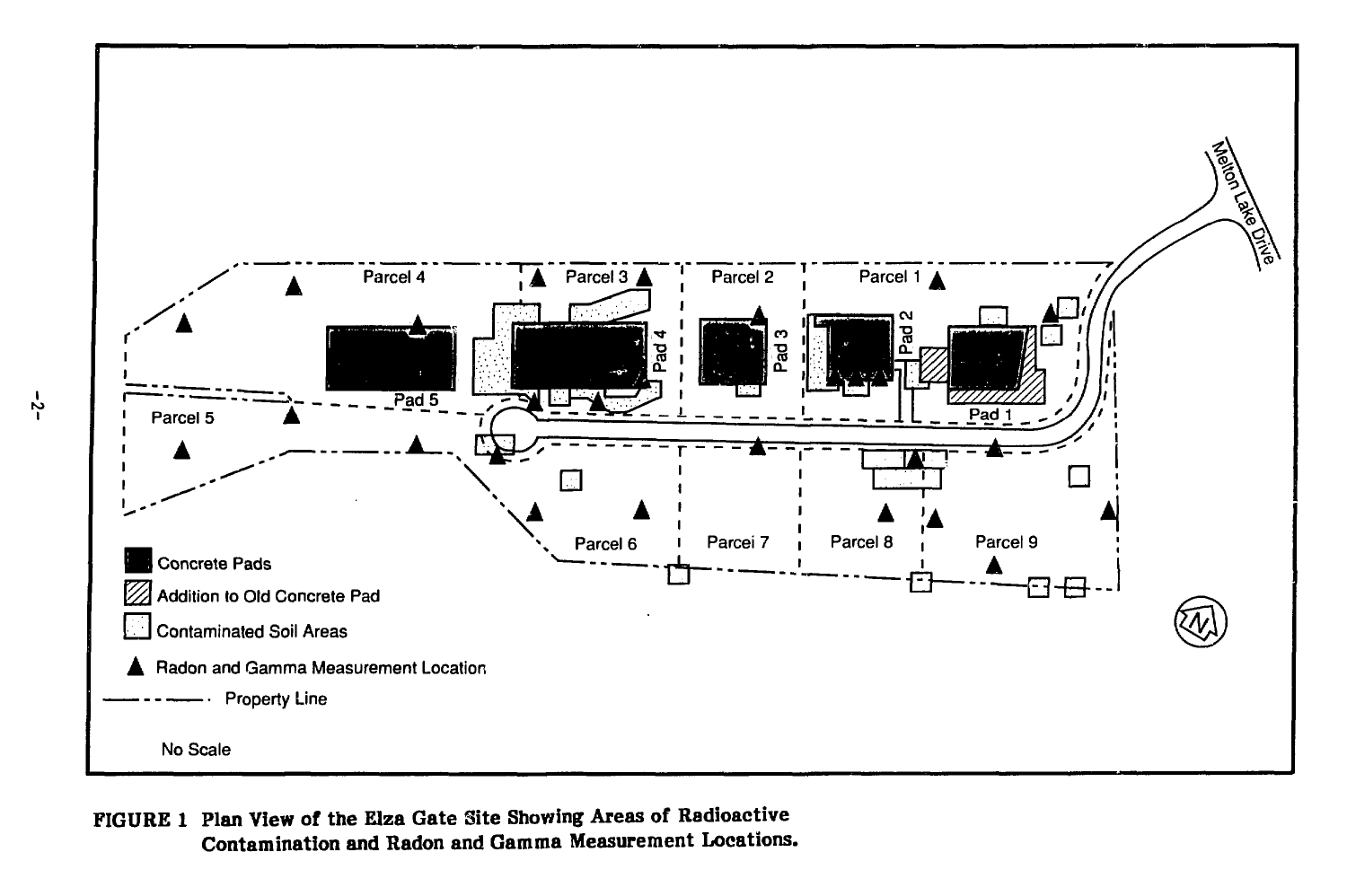Remedial action at the site is currently being planned under the Formerly Utilized Sites Remedial Action Program (FUSRAP).

### ANALYSIS OF RADIOLOGICAL CONDITIONS

Oak Ridge Associated Universities (ORAU) conducted a survey of the site in 1987 at the request of the Tennessee Department of Health and Environment because of the possibility of contamination from the metal plating facility (1). A radiological survey of the site was conducted in October 1988 by the Oak Ridge National Laboratory (ORNL) (2). Both surveys confirmed the presence of elevated levels of naturally occurring radionuclides (mainly from U-238 decay series) in soils in the northern portion of the site and on the existing concrete pads. Most of the contamination is present at and around the concrete pads, around the cul-de-sac and at several small areas on the site. The site was authorized for inclusion in the FUSRAP in November 1988 (3).

Bechtel National Inc. (BNI) has recently conducted preliminary characterization activities to determine the extent of radioactive and chemical contamination at the site (4). Further characterization is currently in progress. The analysis in this paper is based on the preliminary radiological data in the ORNL and BNI reports (2,4).

The gamma exposure rates across the site were found to range from 7 to  $571.4 \mu R/h$ . The maximum gamma exposure rate occurred just north of the cul-de-sac, coinciding with an area where high concentrations of U-238 and Ra-226 were found. The radon flux measurements at the site ranged from 3 to 9, 512 pCi/m<sup>2</sup>/min; the highest measurement coincided with the location (just north of the cul-de-sac) of highest gamma exposure rate and the highest concentrations of U-238 and Ra-226.'

**n** The five concrete pads total about 7,800 m<sup>2</sup> in area and are primarily contaminated with U-238, Th-232, Th-230, and Ra-226. Rings of rust-colored stains crusted over with a yellow residue are visible in scattered areas on the pads where 55-gallon metal drums had apparently been stored in the past. Direct Measurements of alpha activity and beta-gamma activity on the concrete pads showed that all pads had areas of contamination exceeding the DOE guidelines (5); the highest measurements were observed on Pad 2. On Pad 1, alpha activity ranged from 14 to 17,000 dpm/100  $cm<sup>2</sup>$ with an average of  $2,700$  dpm/100  $cm^2$ . Pad 1 was decontaminated during a demonstration of the abrasive blasting technique in the summer of 1989 (6). The measurements after the decontamination showed alpha activity to be 750 dpm/100  $cm^2$ and beta-gamma activity to be  $4,600$  dpm/100  $\mathrm{cm}^\mathrm{Z}$ .

On Pad 2, the alpha measurements were found to range from 390 to 242, 870 dpm/100 cm<sup>2</sup> for an average of 30, 270 dpm/100 cm<sup>2</sup>. The beta-gamma activity ranged from 1,590 to 1,643,050 dpm/100 cm<sup>2</sup> for an average of 227, 250 dpm/100 cm<sup>2</sup>. On Pads 3, 4, and 5, the alpha measurements ranged (dpm/100 cm<sup>2</sup>), respectively, 20 to 6,130; 17 to 6,530; and 20 to 5,370; with an average of 120; 350; and 70 dpm/100 cm<sup>2</sup>, respectively. The beta-gamma activity on Pads 3, 4, and 5 ranged (dpm/100 cm<sup>2</sup>), respectively, 550 to 97,630; 560 to 57,510; and 550 to 4,900; with an average of 4,340; 3,280; and 970 dpm/100  $cm^2$ , respectively. However, analyses of smear samples showed that the contamination is not readily transferable. The radiological contamination at the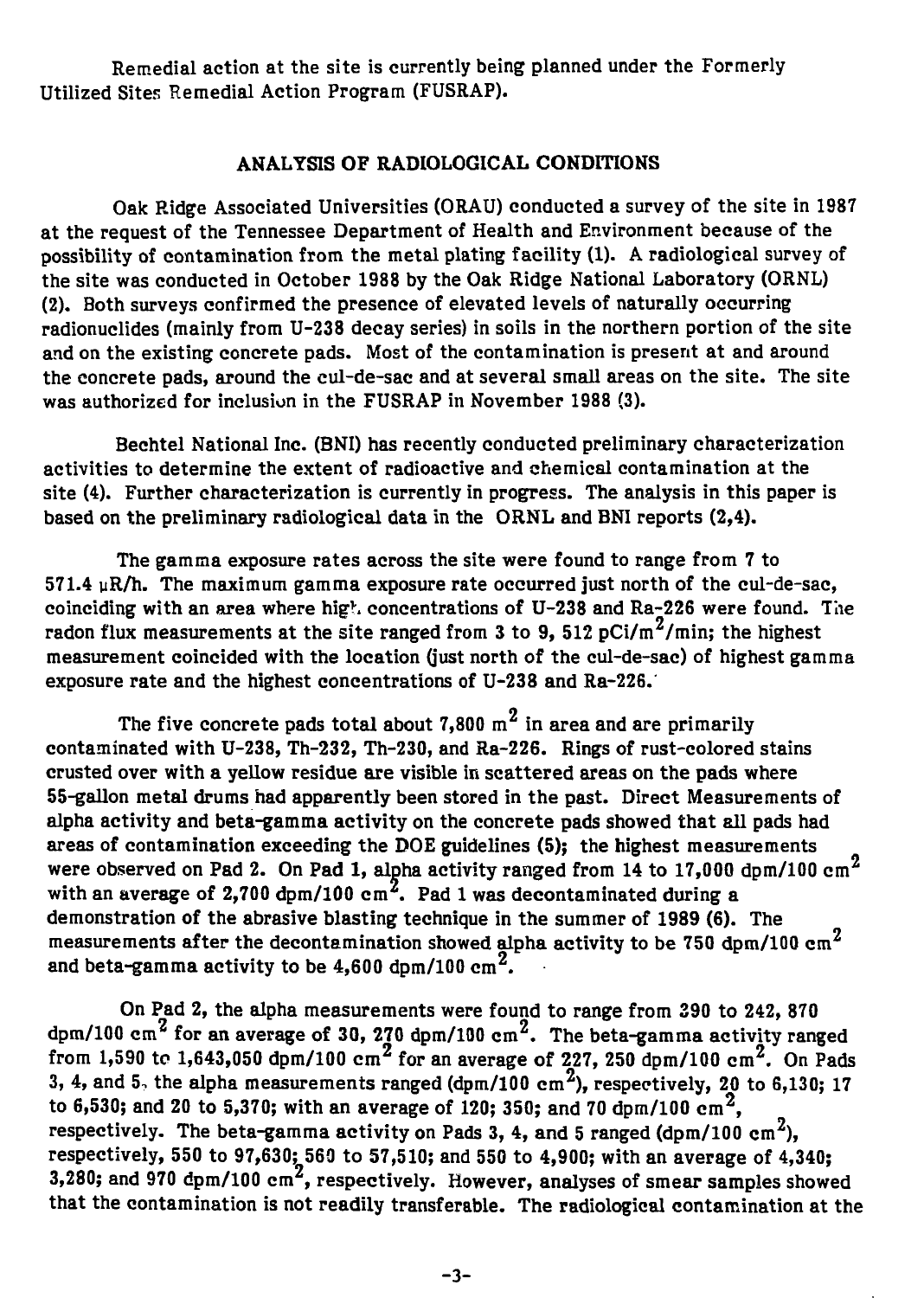concrete pads is estimated to extend to a depth of about 2 cm. As the characterization activities have proceeded, soil beneath Pad 1 has been found to be contaminated. The average concentrations of various radionuclides in the contaminated soil on the property, the contaminated soil beneath Pad 1, and the concrete pads are shown in Table 1.

In the current analysis, only four pads (Pads 2 to 5) are considered (Pad 1 is assumed to be clean for this analysis following decontamination with an abrasive blasting technique. The analysis of radiological risk was performed with the RESRAD computer code (7). Separate calculations were done for contaminated soil beneath Pad 1.

Several hundred surface and subsurface samples from the contaminated soil areas of the site were taken and analyzed by BNI for determining the radionuclide concentrations. From the data provided for individual samples in the BNI report (4), the average radionuclide concentrations were determined for the site, excluding the "hot spot" area (just north of the cul-de-sac) where the concentrations are much higher than the rest of the site. These average concentrations are shown in Table 1. The individual sample results indicated that in most contaminated soil areas at the site (except for the hot spot and a few other areas) the concentration Ra-226 and Th-230 were below the DOE guideline of 5 pCi/g averaged over the first 15 cm of soil below the surface and 15 pCi/g averaged over any 15 cm thick soil layers beneath the first layer (5). The concentration of Th-232 was below the DOE guidelines (same as for Th-230) in all contaminated soil areas except the hot spot area and one measurement of  $7 pCi/g$  in a surface soil sample at one location (east of the cul-de-sac) in the rest of the area. The highest concentrations in the soils across the site (except the hot spot) were found to be: 110 pCi/g U-238, 360 pCi/g Ra-226, 7.0 pCi/g Th-232, and 370 pCi/g Th-230. In the hot spot area, the highest concentrations were 12,000 pCi/g U-238, 12,000 pCi/g Ra-226, 82 pCi/g Th-232, and 15,000 pCi/g Th-230.

### **RADIOLOGICAL RISK ASSESSMENT**

Radiological risk to an individual at the Elza Gate site was estimated in three ways: (1) the gamma exposure rates across the site were analyzed and potential dose to an individual was estimated; (2) the radionuclide concentration data for the concrete pads and the contaminated soil were analyzed and calculations were performed with the RESRAD code to estimate the dose to an individual under different scenarios; and (3) the radon flux data at the site were analyzed and the radon excess exposure to an individual was estimated.

#### **GAMMA EXPOSURE RATES**

The eight measurements of gamma exposure rate inside the only building on site provide an average rate of 10.4  $\mu$ R/h comparable to the background of 10  $\mu$ R/h reported for the Oak Ridge area (2). Thus, dose to an individual inside the building is indistinguishable from the background. All of the measurements taken inside the building are also below the DOE criteria of 20  $\mu$ R/h average above background level for a habitable structure (5). The average site-wide gamma exposure rate outside the building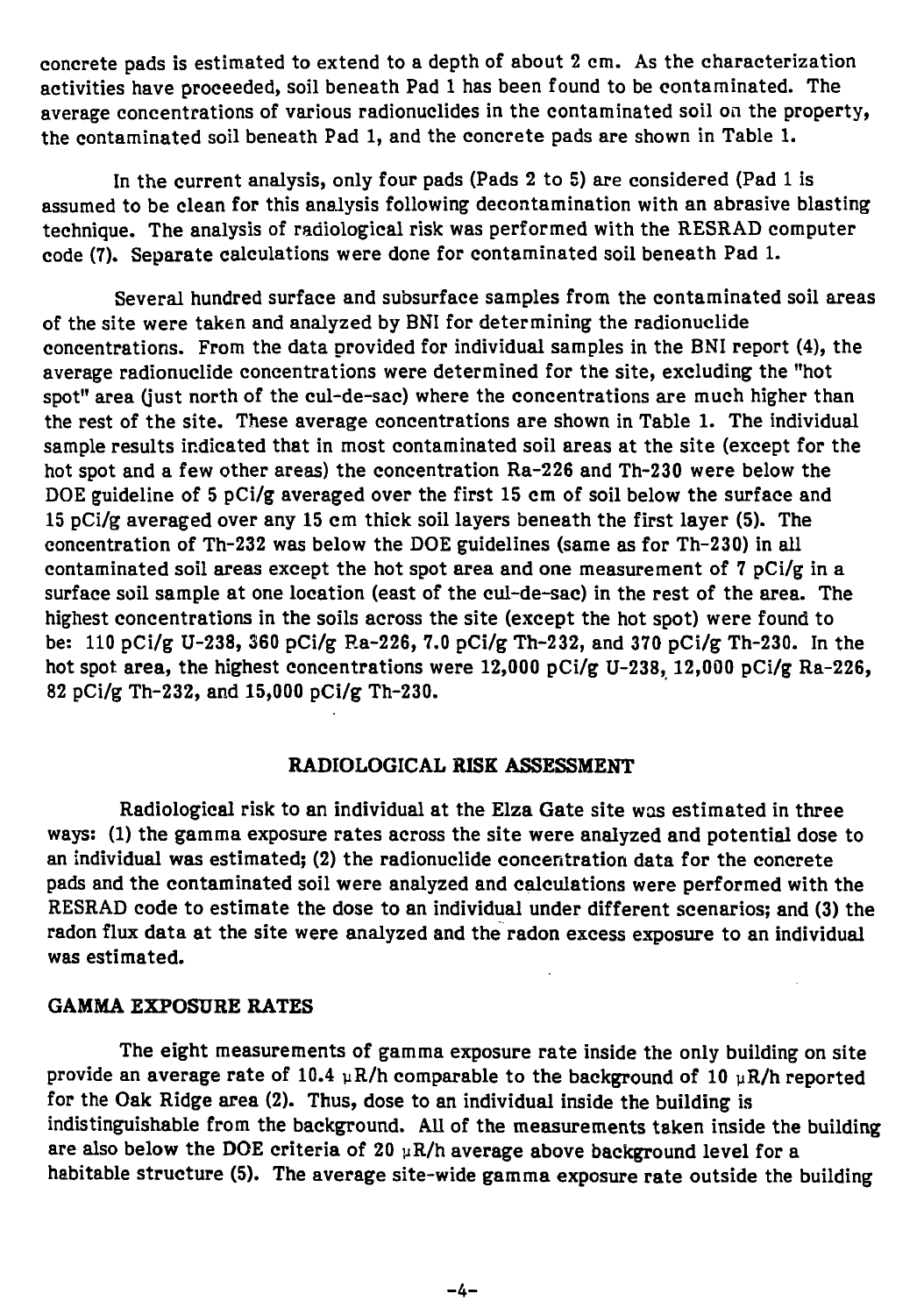|                                                                                                                                                                                           | $U - 238a$<br>(pCi/g) | Ra-226<br>(pCi/g) | Th-232<br>(pCi/g) | $Th-230$<br>(pCi/g) |
|-------------------------------------------------------------------------------------------------------------------------------------------------------------------------------------------|-----------------------|-------------------|-------------------|---------------------|
| Average concentrations<br>in surface and subsurface<br>soils for contaminated soil<br>areas, excluding the hot<br>spot (average depth of<br>contamination is $0.6 \text{ m}$ <sup>b</sup> | 6.6                   | 3.3               | 1.6               | 4.8                 |
| Average concentrations<br>in surface and subsurface<br>soils (to a depth of 2.1 m)<br>in the hot spot area <sup>D</sup>                                                                   | 2160                  | 2241              | 11.7              | 2593                |
| Average concentrations<br>in soil beneath Pad l<br>(to a depth of 1 m beneath<br>the pad) <sup>b</sup>                                                                                    | 146                   | 8.9               | 1.9               | 59.4                |
| Estimated average concentra-<br>tions for concrete pads<br>(Pads 2, 3, 4, and $5)^{c}$                                                                                                    | 884                   | 18                | 6                 | 366                 |

# **TABL E 1 Radionuclide Concentration Data for Soils and Pads Used In This Analysis**

**<sup>a</sup>Secular equilibrium was assumed (i.e., U-238: U-234: U-235 1:1:0.046) and calculated concentrations of U-234 and U-235 were also used in the analysis.**

**Average data derived from individual sample analysis results listed in BNI report (4).**

**<sup>c</sup>Based on the radionuclide concentration analysis of 11 chip samples (to approximately 2 cm depth) taken from Pads 2, 3, 4, and 5 (8). For the purpose of this analysis, the average radionuclide concentrations in each pad were determined and, then, assuming the pads to be contiguous, the estimated average concentrations were uniformly applied.**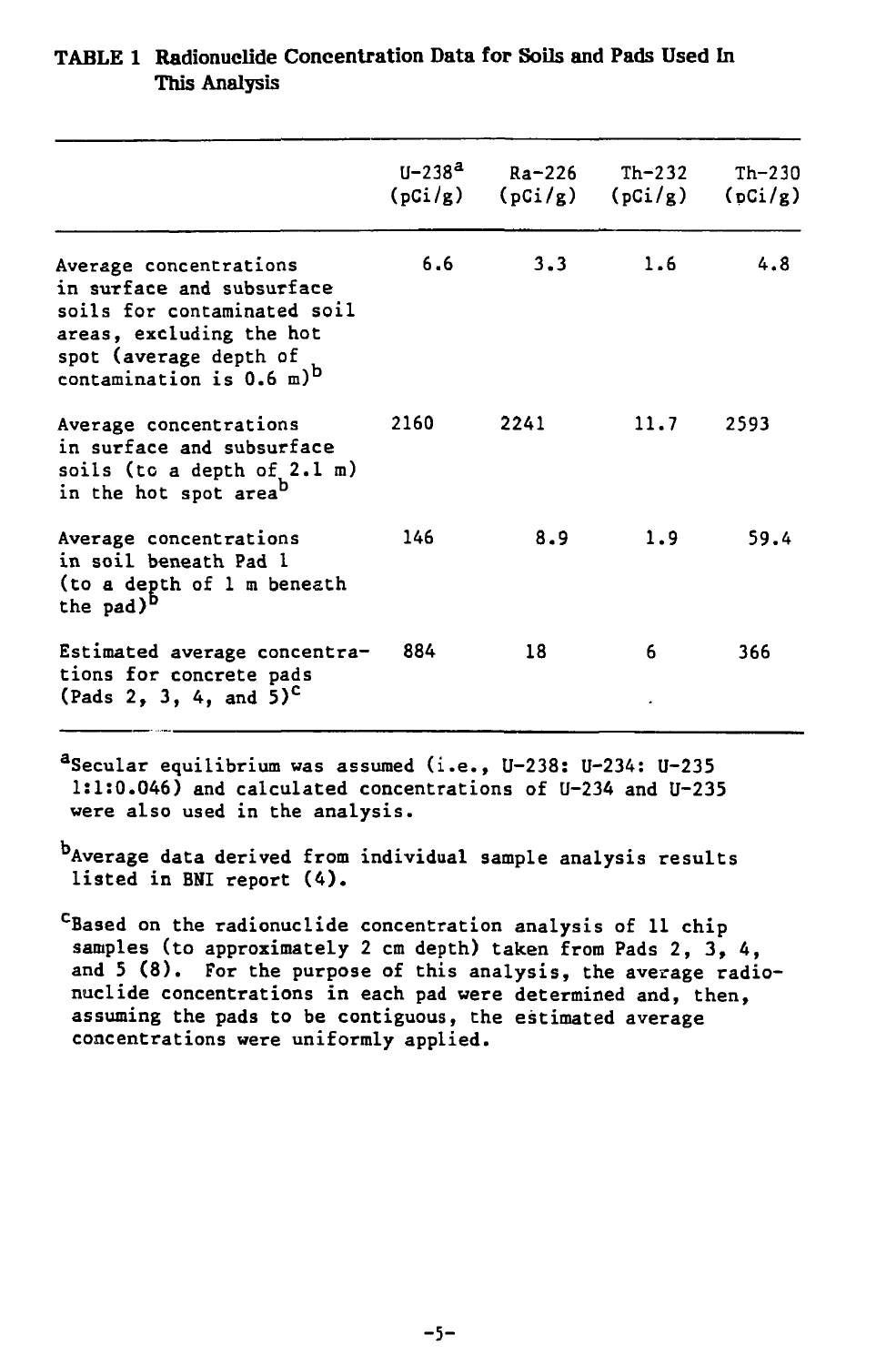is 32.8  $uR/h$  above the average background level of 10  $\mu R/h$ . Potential dose to an industrial worker (the current use of the site is industrial) was estimated assuming that the worker spends 8 h/d, 5 d/wk, and 50 wk/yr at the site with half of this time spent inside the building and half outside the building. Because the average gamma exposure rate inside the building is at background level, additional dose (above background) to the worker results only from the above-background average exposure rate during the time spent outside the building. This dose is estimated to be 31 mrem/yr and is below the DOE guideline of 100 mrem/yr for an individual member of the public (5).

### RESRAD ANALYSIS

For calculations with the RESRAD code, two types of scenarios (an industrial use scenario and a recreational use scenario) were considered for estimating potential dose to an individual from contamination at the site.

### Industrial Worker Scenario

The most realistic scenario considering current site use is the industrial (but non-radiation) worker scenario. A worker is generally assumed to spend 2000 h/yr (8 h/d, 5 d/wk, 50 wk/yr) at the site, with 50% (1,000 h) spent outside and 50% (1,000 h) spent inside. At the Elza Gate site, however, the only presently existing building and the pad on which it is located are assumed to have been decontaminated and thus do not contribute to the radiation dose to the worker. Thus, the radiation dose to the worker occurs from the contamination outside the building and during the time spent outdoors. The worker does not drink any water from the site or ingest any foods (plants, meat, or milk) grown or raised on the site. The only exposure pathways considered are direct exposure to external radiation from the contaminated material and internal radiation from inhalation of dust. For the purpose of this analysis, the contaminated area is assumed to be uniform and contiguous; therefore, since the data input for the contaminated pads varies greatly from that of the contaminated soil areas, the pads were analyzed separately. The direct exposure doses to the worker spending time on the pads (Pads 2, 3, 4, and 5) were predicted with the RESRAD code using estimated average radionuclide concentrations in concrete pads (Table 1) and other site-specific parameters. In the absence of some site-specific parameters (such as porosity and hydraulic conductivity), parameter values from literature were used. For estimating total doses, the dust inhalation pathway doses were calculated separately using the areaweighted average radionuclide concentrations for the contaminated soil (including the hot spot). It is assumed that, while the pads do not contribute any dust, an individual on the pads is exposed to windblown dust from the nearby contaminated soil areas. For this analysis, several possible cases were considered:

- (a) the worker is assumed to spend all of his/her outside hours on the concrete pads;
- (b) the worker is assumed to spend 50% of the outside hours on the concrete pads and 50% on the rest of the open property (assuming uniform work activity on all property excluding the concrete pads);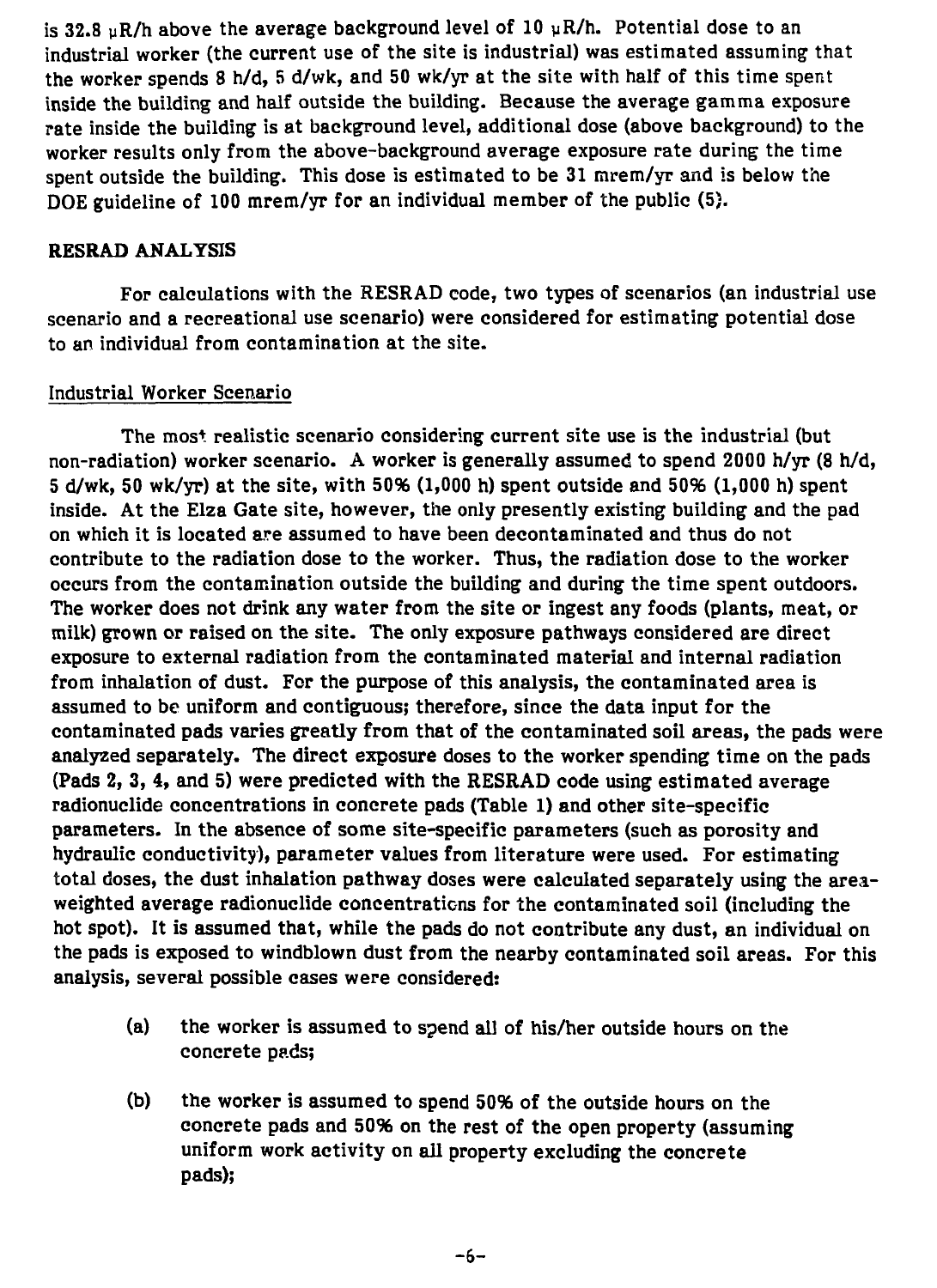- **(c) the worker is assumed to spend all of the outside hours on the contaminated soil, excluding the hot spot (assuming that access to the hot spot is restricted);**
- **(d) same as case (c), except that the worker is an outside area worker and spends 2000 h/yr working outside (1000 h on the concrete pads and 1000 h on rest of the property including contaminated soil areas and the hot spot).**

## **Recreational Use Scenario**

**A second plausible scenario for the site is the recreational use scenario. If access to the site were uncontrolled, an individual could enter occasionally or regularly. Fov instance, a worker from a nearby industrial site (the current use of the nearby areas is industrial; there are no residences near the site) might spend lunch hours at the site eating or engaging in recreational activities. The individual is assumed to spend 250 h/yr (1 h/d, 5 d/wk, 50 wk/yr) at the site. The individual does not drink any water from the site or ingest any foods (plants, meat, or milk) grown or raised on the site. Thus, the only radiation pathways to consider are direct exposure to external radiation from the contaminated material and internal radiation from inhalation of dust.**

**Three possible cases were considered:**

- **(e) the individual is assumed to spend all of his/her time at the site (250 h/yr) on the concrete pads;**
- **(f) the individual is assumed to spend 50% of his/her time on the concrete pads and 5096 on contaminated soil (except the hot spot);**
- **(g) the individual is assumed to spend all of his/her time on the contaminated soil;**

**In this analysis, the calculations of the doses were done separately for: (i) the pads; (ii) the "hot spot"; and (iii) the remainder of the contaminated soil area. In those cases where a worker is assumed to spend time on the rest of the property (excluding concrete pads), the calculations were done separately for the time the worker may spend (areaweighted) at the hot spot, the contaminated soil area excluding the hot spot, and the uncontaminated area. This approach is justified because either an industrial worker working outdoors or an individual engaging in recreational activity would be unlikely to spend all the time at one spot; rather, uniform work/recreation activity is more likely over the entire area.**

**Table 2 shows the doses predicted with the RESRAD code for various cases under an industrial worker scenario and a recreational use scenario. In the industrial worker scenario, because of the potential use of the concrete pads as a storage site, Case (a) is more likely to be a realistic case. For this case, the external radiation from the pads contributes 19 mrem/yr to the worker, while the windblown dust inhalation from the**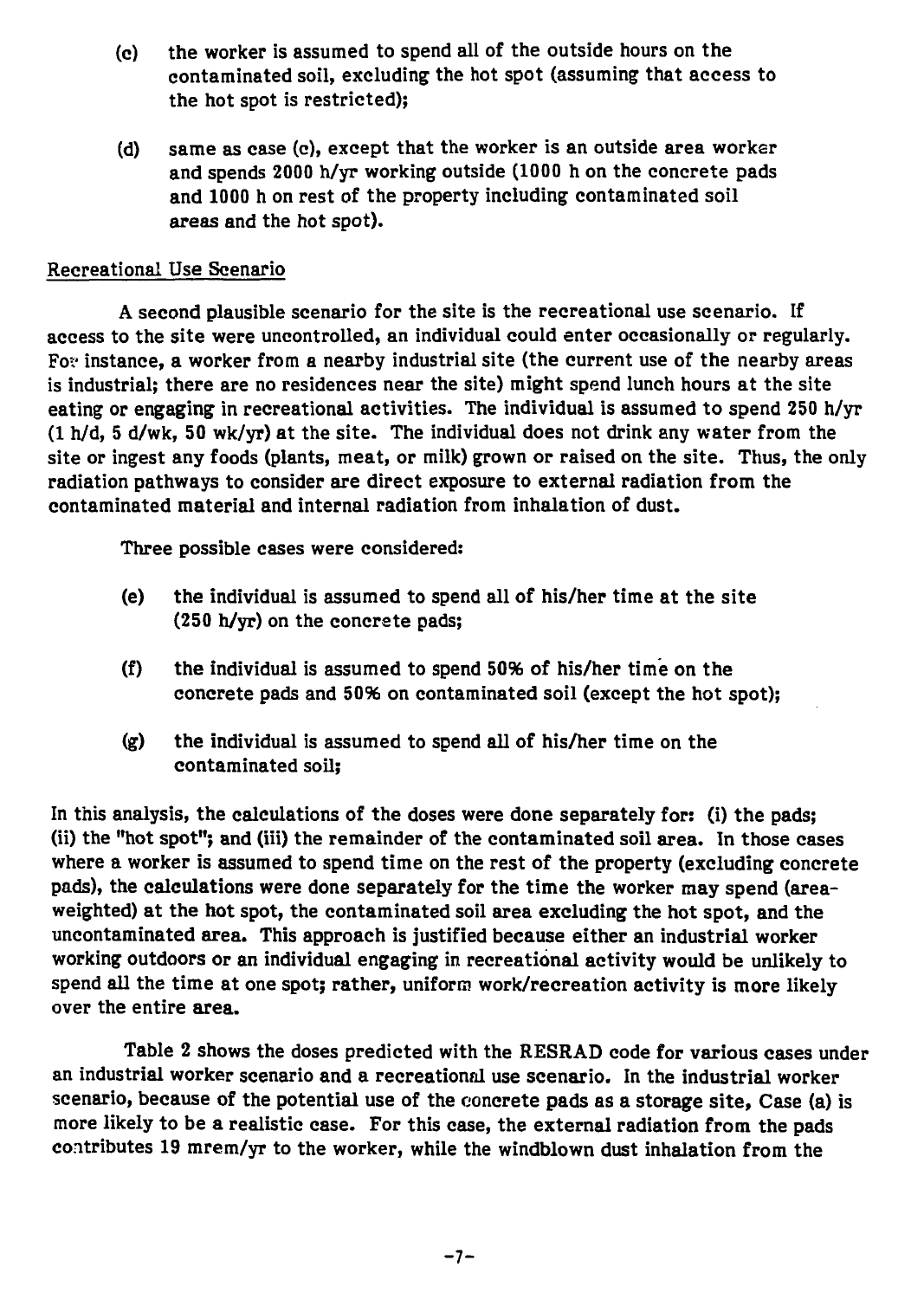| Scenario          | Case | Effective Dose<br>Equivalent<br>(mrem/yr) |
|-------------------|------|-------------------------------------------|
| Industrial worker | (a)  | 33                                        |
|                   | (b)  | 25                                        |
|                   | (c)  | 21                                        |
|                   | (d)  | 49                                        |
| Recreational use  | (e)  | 8                                         |
|                   | (f)  | 7                                         |
|                   | (g)  | 41                                        |

# TABLE 2 Predicted Doses for Various Cases Analyzed with RESRAD Code

nearby contaminated soil areas contributes 14 mrem/yr. On the pads, Ra-226 contributes 71% to the external exposure pathway dose, followed by U-238 (19%) and U-235 (9%). The primary contributor to the dust-inhalation pathway is Th-230 (56%), followed by U-234 (19%), U-238 (18%), and Th-232 (4%).

The predicted dose to a worker for each of the Cases (a) to (d) is below DOE's 100 mrem/yr dose criteria for an individual member of the public..

In the recreational use scenario, for the more likely Case (e), the predicted dose is 8 mrem/yr. The predicted dose for each of the Cases (e) to (g) is below DOE's 100 mrem/yr dose criteria. Because all radiological surveys conducted at the site confirmed the elevated gamma exposure rate and high concentrations of radionuclides in the small hot spot area, calculations were also done for an extreme case where an individual is assumed to spend 250 h/yr at the location of the hot spot. The predicated dose to such an individual could be approximately 700 mrem/yr, exceeding the DOE criteria of 100 mrem/yr.

Results of these simulations show that, for various cases that are more likely, the potential dose to an individual at the site is within the DOE criteria. However, for extreme or worst-case scenarios the dose to an individual may exceed DOE's radiation protection criteria. Given the current use of the site, the probability of occurrence of such extreme cases is very small.

The contaminated soil beneath Pad 1 poses no radiological hazard under present conditions. However, calculations were done with the RESRAD code to estimate potential dose to workers if future remedial actions required excavation of this contaminated soil. It was assumed that only the workers implementing the excavation and packaging of the contaminated soil will be exposed to the radioriuclides in the soil. For this dose assessment, the only pathways considered were the external exposure and the inhalation of radioactive contaminants. Radionuclide concentrations given in Table 1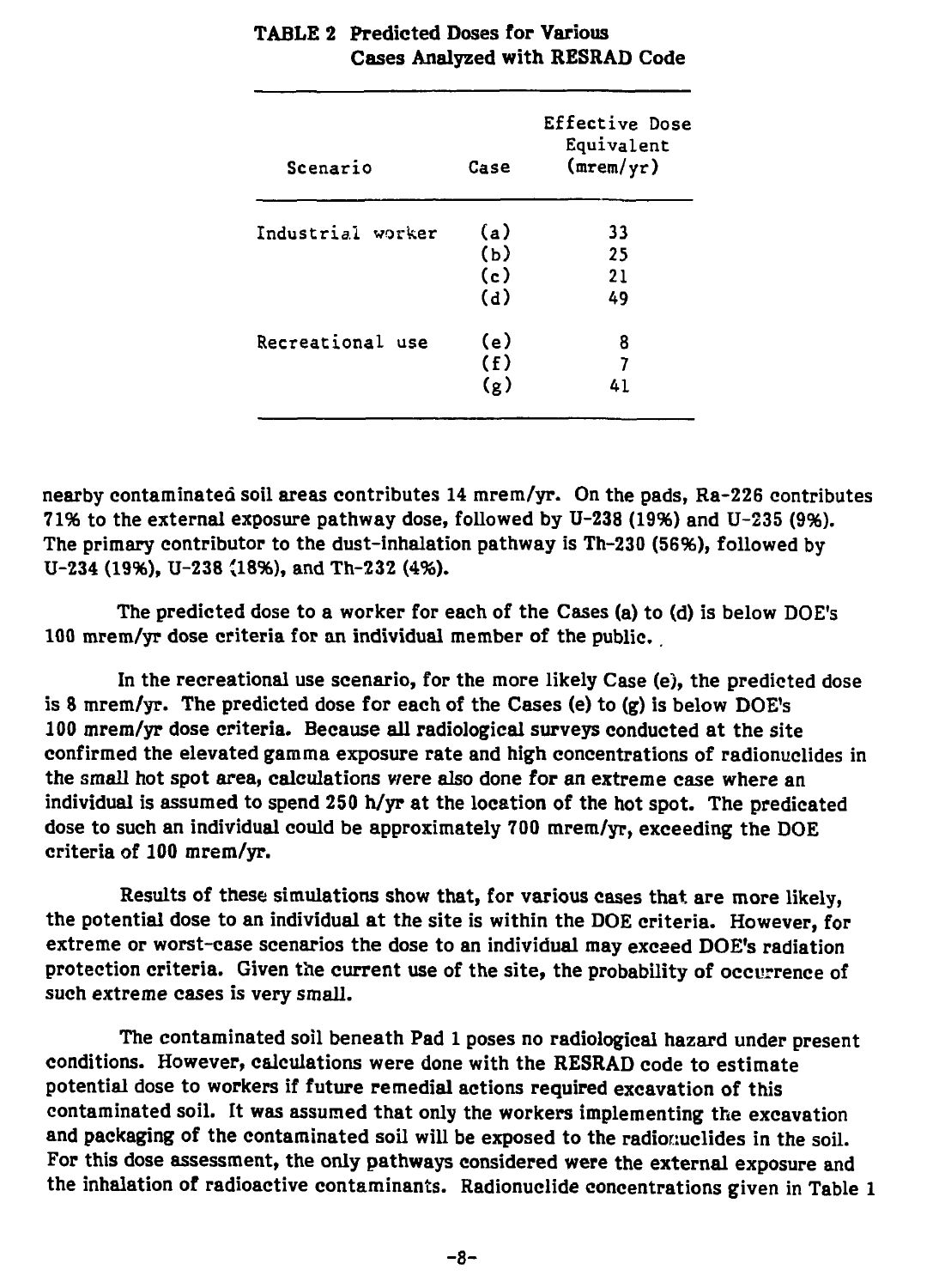were used and a crew of 14 workers was assumed to complete the work in 170 hours (for a total 2,330 worker-hours). The predicted dose to each worker is 4.5 mrem with the external exposure pathway accounting for 63% of the total dose and the dust inhalation pathway accounting for the remaining 2796.

### RADON EXPOSURE

Excess exposure due to radon flux measured at the site was also estimated for an individual who works outside in the open area near the on-site building. An average radon flux of  $464 \text{ pCi/m}^2/\text{min}$ , calculated from 27 measurements across the site, was used, along with other generally conservative assumptions (exposure time of 2,000 h/yr, stable, Class F, atmospheric conditions for a year, outdoor equilibrium factor of 10%, and a slow wind [2 m/s] blowing from southwest toward the individual). The excess dose to an individual from radon flux at the site and under the above conditions is estimated to be 0.1 mrem/yr. This excess exposure is indistinguishable from the background levels.

### CONCLUSIONS

Preliminary assessment of the radiological risks at the Elza Gate site under current site conditions has been made. From the analysis of radiological conditions at the site, a small area just north of the cul-de-sac has been delineated as the hot spot area, where gamma exposure rates and the radionuclide concentrations are much higher than those in the rest of the contaminated areas. Estimates of potential dose to an individual have been made for various cases under two different scenarios; the predicted doses are within DOE's radiation protection criteria. The predicted dose to an individual may exceed the DOE criteria for the extreme or worst-case scenarios. The estimated excess exposure to an individual due to radon flux at the site is indistinguishable from the background.

#### REFERENCES

- 1. R.L. EGLI (DOE-OR), "Sampling Data for Land Parcel 228," letter dated April 25, 1988, to K. Cole (Oak Ridge, Tenn.). [Copy available from U.S. Department of Energy, Oak Ridge Operations, Technical Services Division, Oak Ridge, Tennessee.]
- 2. W.D. COTTRELL, J.L. QUILLEN, and R.F. CARRIER, "Preliminary Site Survey Report for the Former Elza Gate Warehouse Area, Oak Ridge, Tennessee," Draft Report ORNL/RASA-89A, Oak Ridge National Laboratory, June 1989.
- 3. J.J. FIORE (DOE-NE), "Authorization for Remedial Action at the Melton Lake Industrial Park (Former Elza Gate Area Warehouses), Oak Ridge, Tennessee," memorandum dated November 30,1988, to P. Gross (DOE-OR). [Copy available from U.S. Department of Energy, Oak Ridge Operations, Technical Services Division, Oak Ridge, Tennessee.]